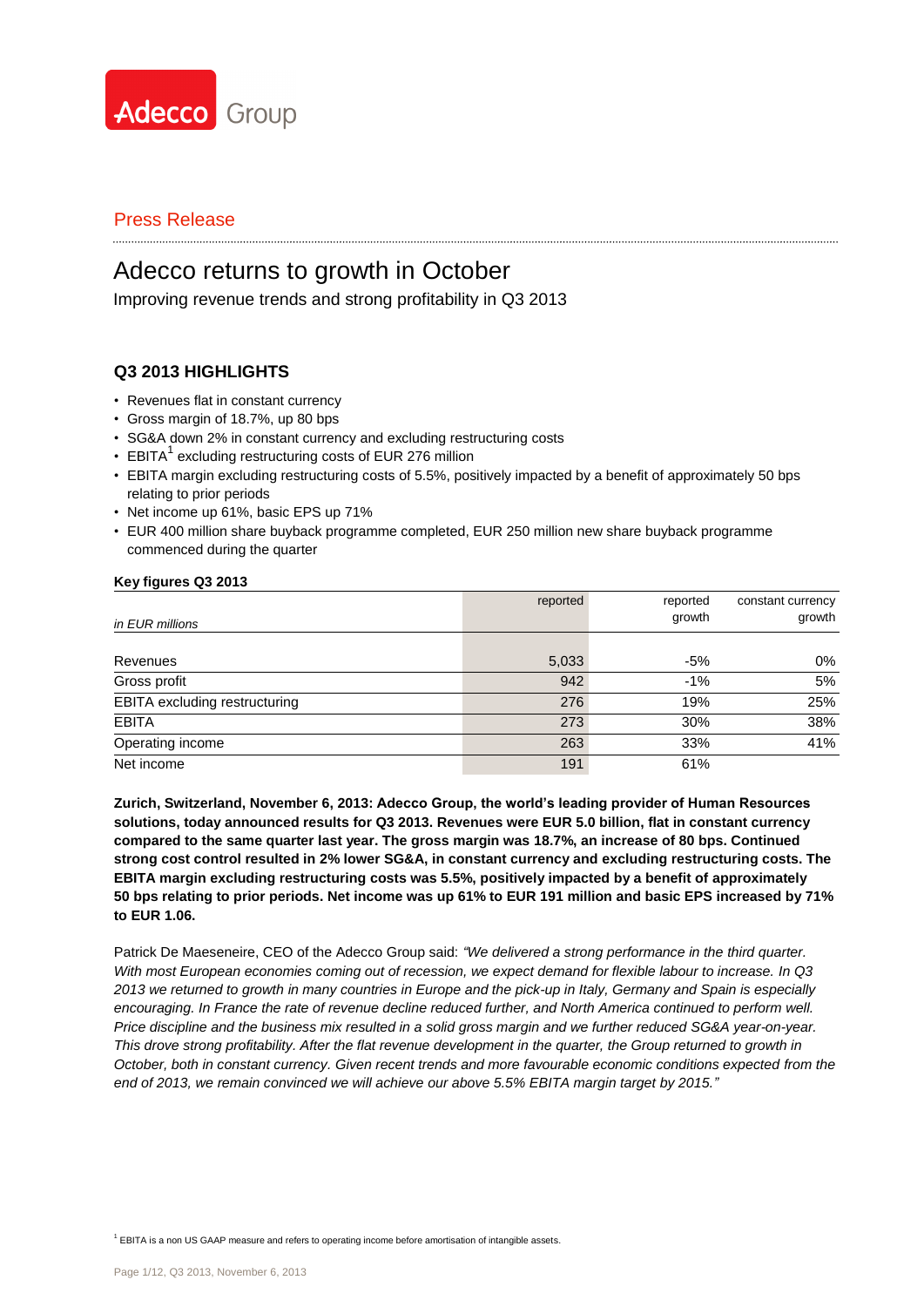

### **Q3 2013 FINANCIAL PERFORMANCE**

#### **Revenues**

Q3 2013 revenues of EUR 5.0 billion were down 5% year-on-year, or flat in constant currency. Currency fluctuations had a negative impact on revenues of approximately 5%. Permanent placement revenues amounted to EUR 79 million, flat in constant currency. Revenues from counter-cyclical Career Transition (outplacement) totalled EUR 66 million, up 6% in constant currency.

#### **Gross Profit**

Gross profit amounted to EUR 942 million and the gross margin was 18.7%, up 80 bps year-on-year. Temporary staffing had a 75 bps positive impact on the gross margin and the outplacement business added a further 5 bps. Permanent placement and other activities had a neutral effect. Reassessment of the French CICE resulted in an approximately 50 bps benefit to the temporary staffing gross margin in Q3 2013 relating to prior periods.

#### **Selling, General and Administrative Expenses (SG&A)**

SG&A was EUR 669 million, a 9% decrease compared to Q3 2012. Restructuring costs were EUR 3 million, compared to EUR 22 million in Q3 2012. SG&A excluding restructuring costs was down 2% in constant currency. Sequentially, SG&A was down 1% in constant currency and excluding restructuring costs. FTE employees declined by 5% (-1,700) and the branch network decreased by 7% (-370 branches), compared to Q3 2012. At the end of Q3 2013, the Adecco Group had over 31,000 FTE employees and operated a network of around 5,100 branches.

#### **EBITA**

EBITA was EUR 273 million and EBITA excluding restructuring costs was EUR 276 million. The EBITA margin excluding restructuring costs was 5.5% compared to 4.4% in Q3 2012. Approximately 50 bps of this year-on-year increase was due to reassessment of the French CICE relating to prior periods.

#### **Amortisation of Intangible Assets**

Amortisation of intangible assets was EUR 10 million.

#### **Operating Income**

Operating income was EUR 263 million.

#### **Interest Expense and Other Income / (Expenses), net**

Interest expense was EUR 20 million. Other income / (expenses), net was positive EUR 1 million in Q3 2013 compared to an expense of EUR 1 million in Q3 2012.

#### **Provision for Income Taxes**

The effective tax rate was 22%, compared to 33% in the prior year. In Q3 2013, the tax rate was positively impacted by the successful resolution of prior years' audits and tax disputes and the expiration of the statute of limitations in several jurisdictions.

#### **Net Income attributable to Adecco shareholders and EPS**

Net income attributable to Adecco shareholders was EUR 190 million, an increase of 61%. Basic EPS increased by 71% to EUR 1.06, reflecting net income growth and the impact of the share buyback programmes.

### **Cash flow, Net Debt<sup>2</sup> and DSO**

Cash flow generated from operating activities was EUR 270 million in the first nine months of 2013, compared to EUR 284 million in the same period last year. In the first nine months of 2013, capital expenditure was EUR 53 million and the Group paid dividends of EUR 266 million and paid EUR 276 million for treasury shares. Net debt at September 30, 2013 was EUR 1,284 million, compared with EUR 972 million at December 31, 2012. DSO in Q3 2013 was 54 days, one day less than in Q3 2012.

<sup>2</sup> Net debt is a non US GAAP measure and comprises short-term and long-term debt less cash and cash equivalents and short-term investments.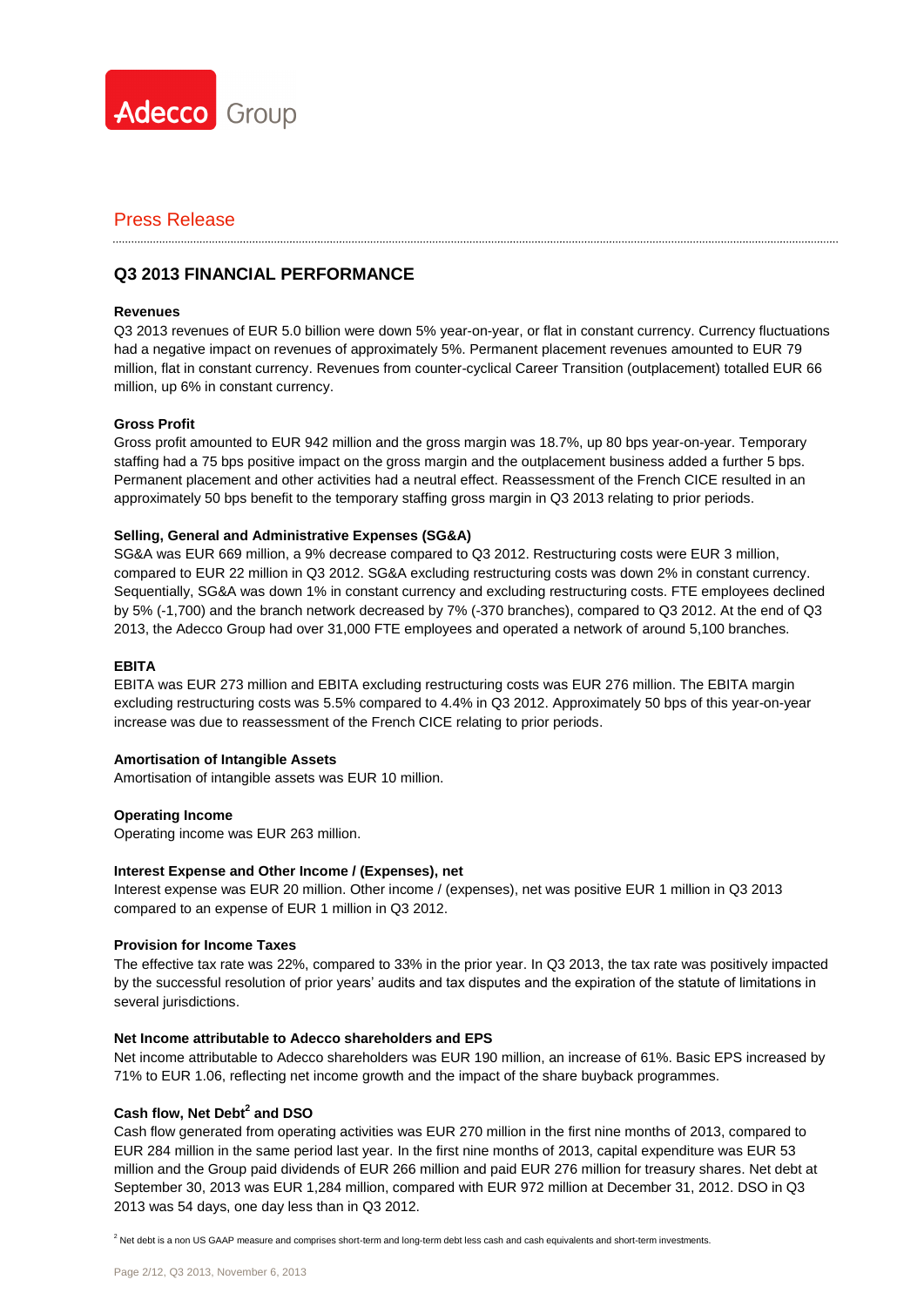

### **SEGMENT PERFORMANCE**

#### **Q3 2013**

|                            |                              | <b>Revenues</b>  |                   | <b>EBITA</b> <sup>*</sup> |        |
|----------------------------|------------------------------|------------------|-------------------|---------------------------|--------|
|                            |                              |                  | constant currency |                           |        |
|                            |                              | EUR <sub>m</sub> | yoy growth        | EUR m                     | margin |
| <b>Revenues</b> in percent | 25% France                   | 1,276            | $-5%$             | 93                        | 7.3%   |
|                            | 19% ■ North America          | 950              | 3%                | 42                        | 4.4%   |
|                            | 10% UK & Ireland             | 481              | 1%                | 10                        | 2.1%   |
|                            | 9% Germany & Austria         | 435              | 4%                | 39                        | 9.0%   |
|                            | Japan<br>5% ■                | 273              | -5%               | 18                        | 6.5%   |
|                            | $5\%$ Italy                  | 242              | 8%                | 17                        | 6.8%   |
|                            | 5% Benelux                   | 251              | 3%                | 14                        | 5.5%   |
|                            | 4% Nordics                   | 203              | $-1%$             | 8                         | 4.3%   |
|                            | 3% ■ Iberia                  | 173              | 4%                | 5                         | 3.1%   |
|                            | 2% ■ Australia & New Zealand | 99               | $-10%$            | $\overline{2}$            | 2.3%   |
|                            | 2% Switzerland               | 109              | $-4%$             | 9                         | 8.6%   |
|                            | 9% Emerging Markets          | 467              | 8%                | 18                        | 3.8%   |
|                            | $2\%$ LHH                    | 74               | 4%                | 20                        | 27.2%  |
|                            | Corporate                    |                  |                   | (22)                      |        |
|                            | <b>Adecco Group</b>          | 5,033            | $0\%$             | 273                       | 5.4%   |

\* Including restructuring costs of EUR 1 million for France, EUR 1 million for the UK & Ireland and EUR 1 million for LHH.

In **France,** revenues of EUR 1.3 billion were down 5% year-on-year, with the gap to the market continuing to narrow. Permanent placement revenues were down 15%. EBITA was EUR 93 million, which includes restructuring costs of EUR 1 million. EBITA excluding restructuring costs was EUR 94 million, with the margin of 7.4% increasing by 330 bps year-on-year. Approximately 190 bps of the year-on-year increase in EBITA margin was due to reassessment of the French CICE relating to prior periods.

In **North America**, revenues were EUR 950 million, up 3% in constant currency. General Staffing revenues grew 1%, with solid growth in Industrial and a decline in Office, while Professional Staffing revenues grew by 3%, all in constant currency. Permanent placement revenues continued to develop well, up 20% in constant currency. EBITA was EUR 42 million. The EBITA margin was 4.4%, flat compared to the EBITA margin excluding restructuring costs of 4.4% in the prior year. Q3 2013 included an asset writedown, which negatively impacted the EBITA margin by 30 bps.

In the **UK & Ireland,** revenues were EUR 481 million, up 1% in constant currency. Permanent placement revenues were down 6% in constant currency. EBITA was EUR 10 million, impacted by restructuring costs of EUR 1 million. EBITA excluding restructuring costs was EUR 11 million, with the margin of 2.2% increasing by 150 bps year-onyear. Note that Q3 2012 was affected by the London Summer Olympics, with a benefit to revenues but a negative impact on profitability due to sponsorship costs.

In **Germany & Austria,** revenues were EUR 435 million, up 4% compared to Q3 2012. EBITA was EUR 39 million and the EBITA margin was 9.0%, compared to the Q3 2012 EBITA margin excluding restructuring costs of 8.5%.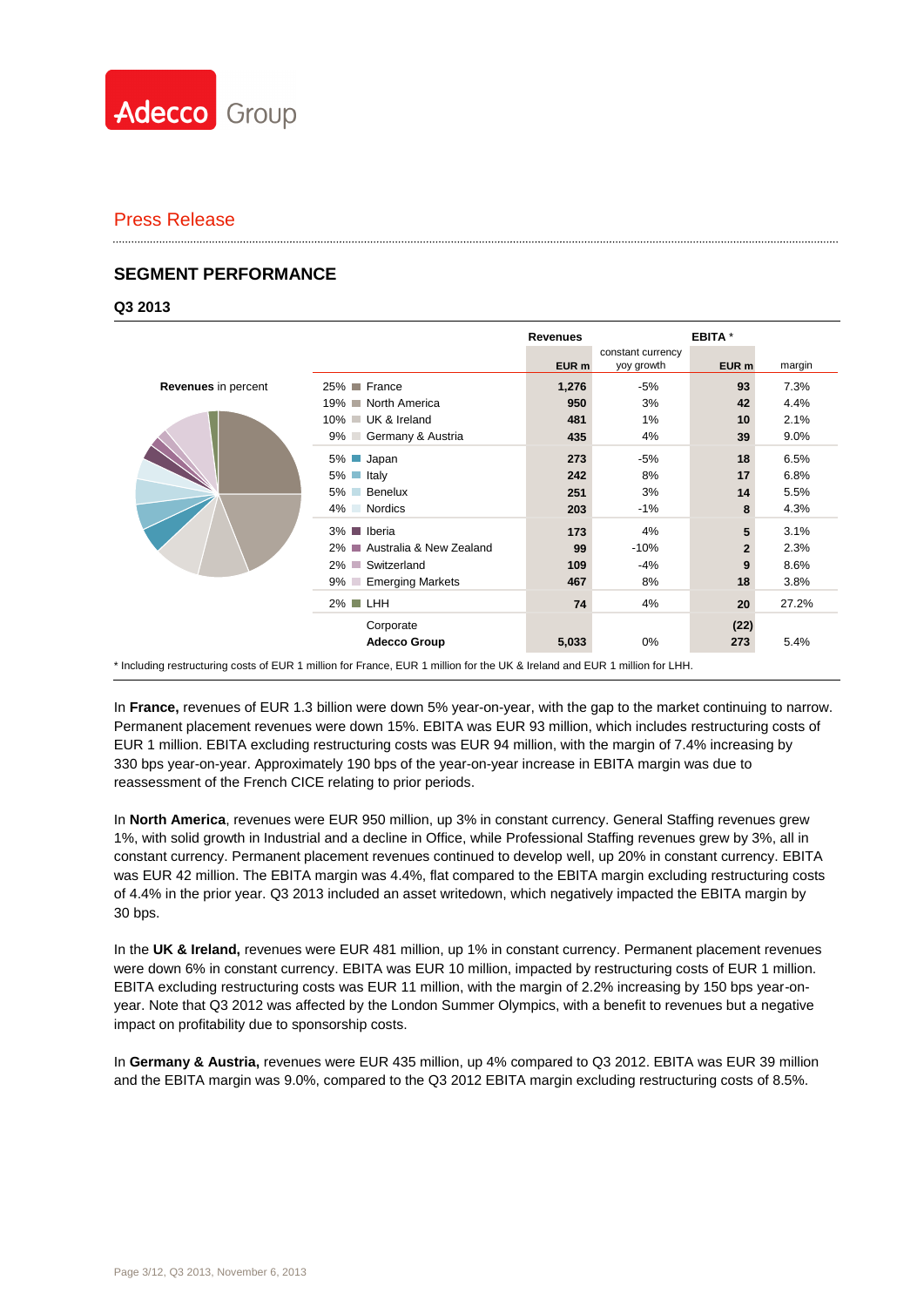

In **Japan,** revenues were EUR 273 million, down 5% in constant currency. Despite the revenue decline, profitability improved further. EBITA was EUR 18 million and the EBITA margin was 6.5% compared to 6.1% in the prior year.

In **Italy,** revenues were up 8% with a strong EBITA margin of 6.8%, up 110 bps year-on-year. In the **Benelux,** revenues increased by 3% and the EBITA margin increased by 40 bps year-on-year to 5.5%. In the **Nordics,** revenues were down -1% in constant currency and the EBITA margin was 4.3% compared to 4.6% in Q3 2012.

In **Iberia,** revenues were up 4%. In **Australia & New Zealand,** revenues fell by 10% in constant currency. In **Switzerland**, revenues declined by 4% in constant currency.

In the **Emerging Markets**, revenue growth was 8% in constant currency, with a further acceleration of the strong growth seen in Eastern Europe. The EBITA margin was 3.8%, up 30 bps year-on-year.

Revenues of **LHH**, Adecco's Career Transition and Talent Development business, were up 4% in constant currency to EUR 74 million. EBITA was EUR 20 million, impacted by restructuring costs of EUR 1 million. EBITA excluding restructuring costs was EUR 21 million, with a margin of 27.7% compared to 24.3% in Q3 2012.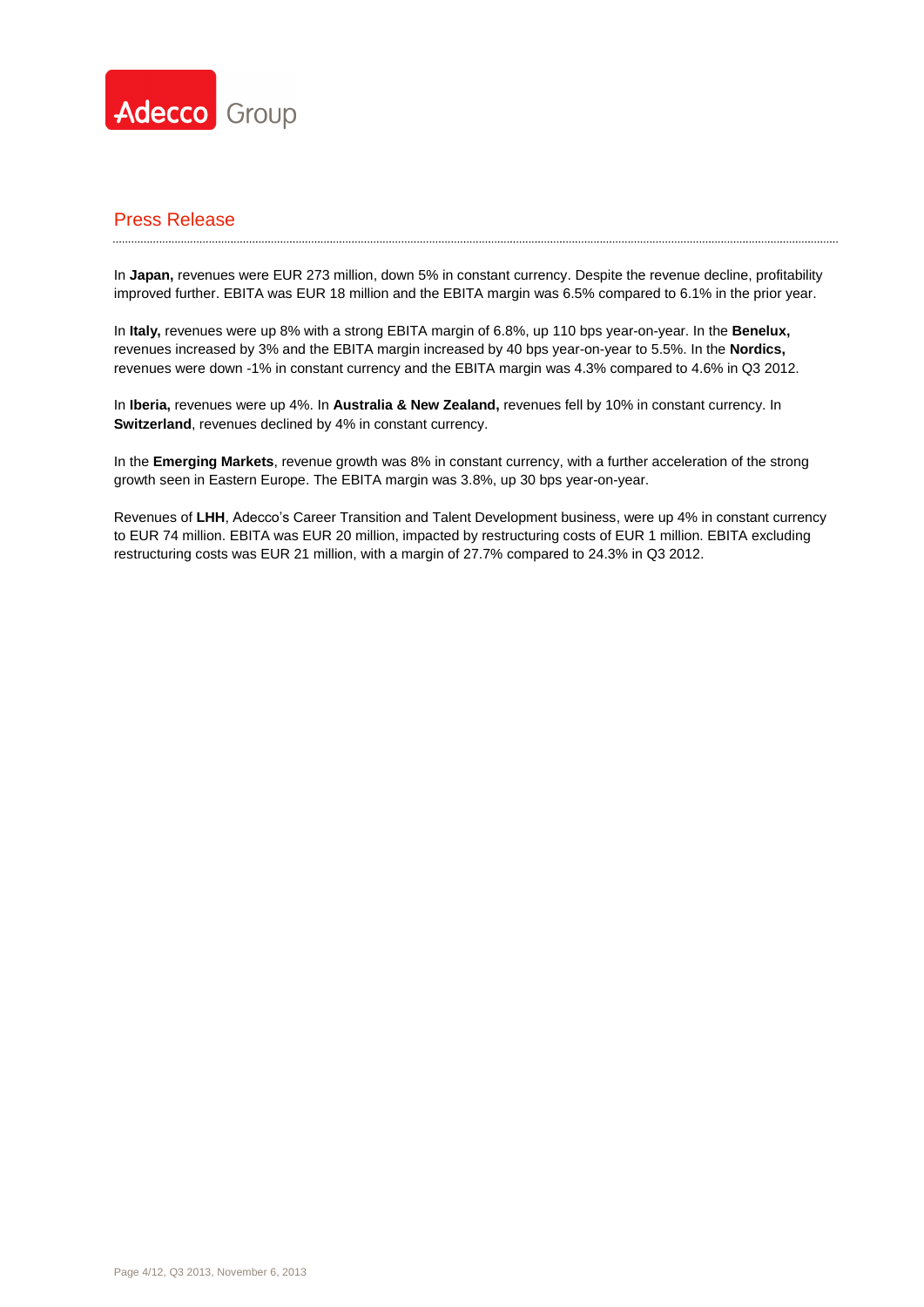

### **BUSINESS LINE PERFORMANCE**

# **Q3 2013 Revenue split Q3 2013 Gross profit split**



In **General Staffing** (Office & Industrial), revenues were EUR 3.8 billion, flat in constant currency. In the **Industrial** business, revenues were up 1% in constant currency. In France, revenues declined by 4% while revenues grew in Germany & Austria by 5% and in Italy by 9%. North America revenues grew by 7% in constant currency. In the **Office** business, revenues were down 3% in constant currency. Revenues grew by 9% in Emerging Markets but were down 8% in Japan, down 5% in North America, down 12% in the UK & Ireland and down 4% in the Nordics, all in constant currency. In France, the decline was 8%.

Professional Staffing<sup>3</sup> revenues were EUR 1.1 billion, up 2% in constant currency. Revenues in North America were up 3%, in the UK & Ireland up 6% and in Japan up 5%, all in constant currency. Revenues fell by 7% in France and by 2% in Germany & Austria.

In **Information Technology (IT)**, revenues increased by 4% in constant currency. In North America, revenues grew by 5%, driven by the US IT Professional Staffing business which grew by 8%, both in constant currency. Revenues in the UK & Ireland were up 8% in constant currency.

Adecco's **Engineering & Technical (E&T)** business was flat in constant currency. In North America, revenues were up 2% in constant currency. In Germany & Austria revenues grew 1%, while in France revenues were up 11%. In the UK & Ireland revenues fell 23% in constant currency.

In **Finance & Legal (F&L)**, revenues were up 4% in constant currency. Revenues in North America grew by 4% and in the UK & Ireland by 7%, both in constant currency.

**Medical & Science (M&S)** revenues were down 11% in constant currency. North America declined by 2% and the Nordics declined by 3%, both in constant currency, while revenues in France were down 24%.

Solutions<sup>4</sup> continued to perform well, with 10% growth in constant currency. Revenue growth in MSP (Managed Service Programmes) and VMS (Vendor Management System) continued to be strong double-digit in constant currency.

<sup>3</sup> Professional Staffing refers to Adecco's Information Technology, Engineering & Technical, Finance & Legal, and Medical & Science businesses.

<sup>4</sup> Solutions include revenues from Career Transition & Talent Development (CTTD), Managed Service Programmes (MSP), Recruitment Process Outsourcing (RPO) and Vendor Management System (VMS).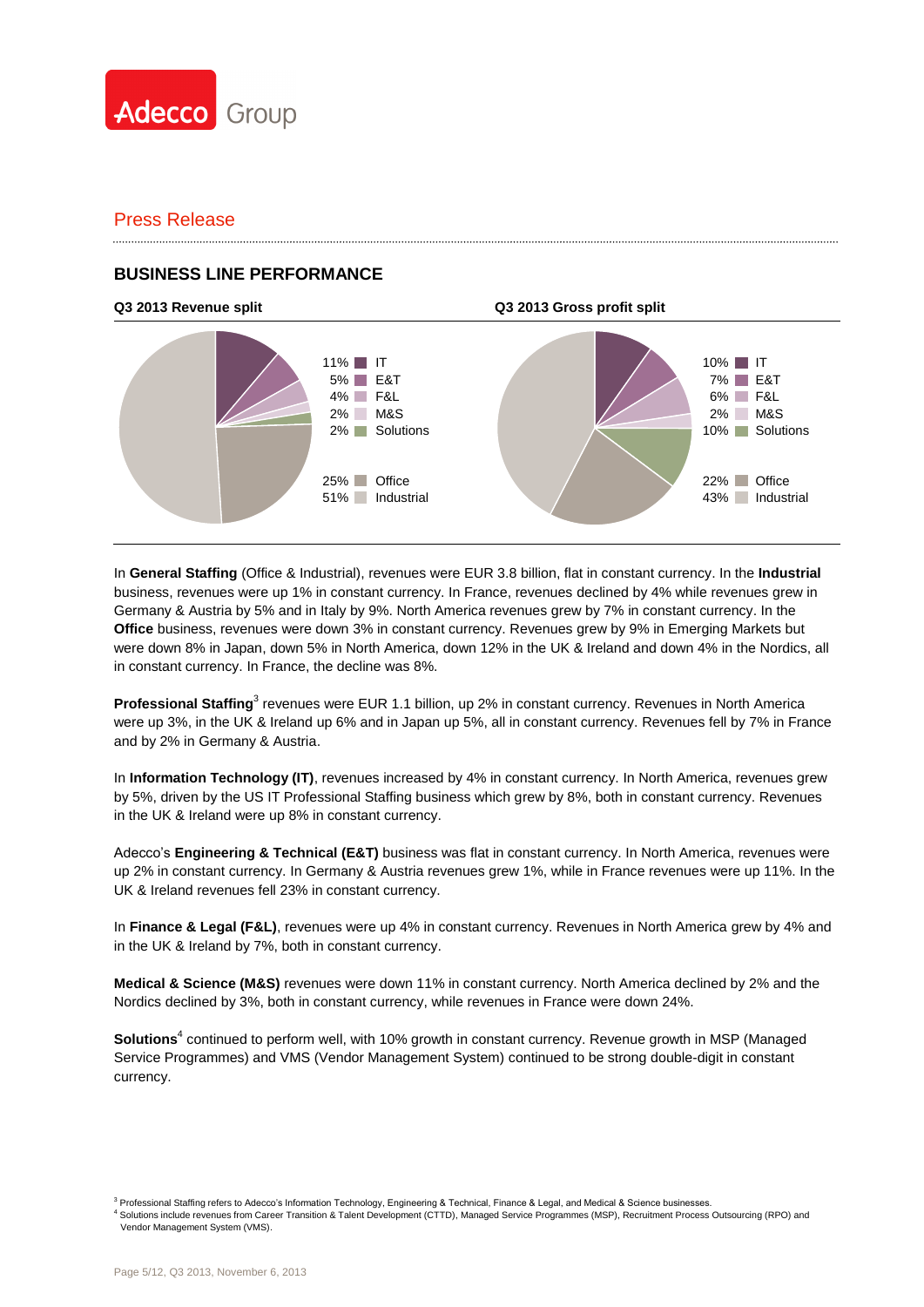

### **MANAGEMENT OUTLOOK**

With most European economies coming out of recession, we expect demand for flexible labour to increase. We have returned to growth in many countries in Europe and the pick-up in Italy, Germany and Spain is especially encouraging. In France the rate of revenue decline has reduced further and North America continues to perform well. Emerging Markets again delivered high-single-digit growth with a further acceleration in Eastern Europe. In constant currency and adjusted for trading days, we exited the quarter with revenues in September down 1% and the Group returned to growth in October.

Given these trends, we maintain our price discipline and cost control. At the same time, we continue to invest in organic growth opportunities and the consolidation of our IT platforms, whilst focusing on our strategic priorities. SG&A in Q4 2013 is expected to increase slightly compared to Q3 2013 on a constant currency basis and before one-off costs. As announced in March this year, we plan to invest a total of EUR 30 million in 2013 to further optimise the cost base, of which EUR 16 million was invested in the first 9 months of the year.

We continue to be very focused on reaching our EBITA margin target of above 5.5%. Given recent trends and more favourable economic conditions expected from the end of 2013, we remain convinced we will achieve this target by 2015.

For further information please contact:

**Adecco Corporate Investor Relations** [Investor.relations@adecco.com](mailto:Investor.relations@adecco.com) or +41 (0) 44 878 89 89

**Adecco Corporate Press Office** [Press.office@adecco.com](mailto:Press.office@adecco.com) or +41 (0) 44 878 87 87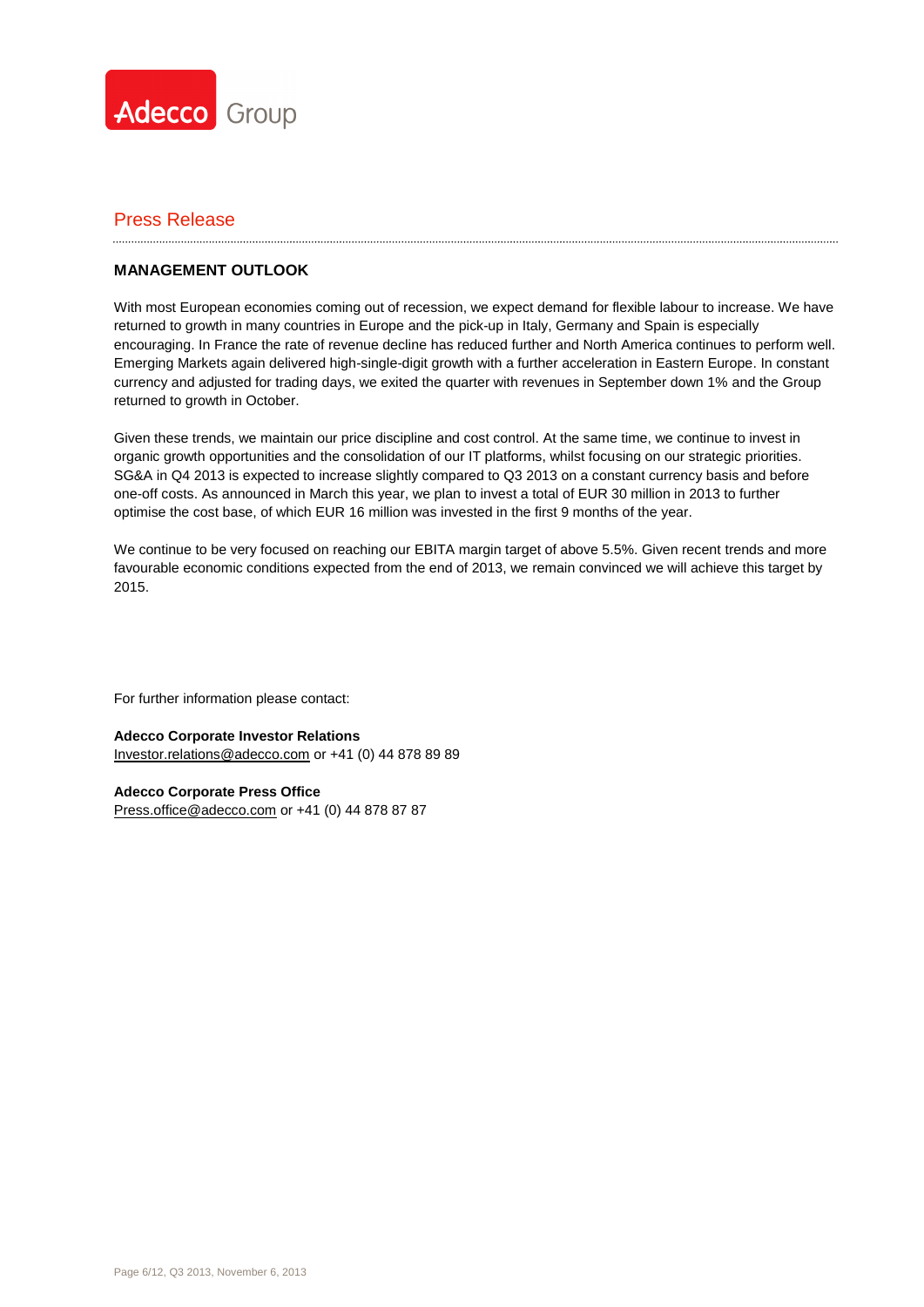

#### **Q3 2013 Results Conference Calls**

There will be a media conference call at 9 am CET as well as an analyst conference call at 11 am CET, details of which can be found in the Investor Relations section on ou[r website.](http://www.adecco.com/en-US/investors/Pages/Financials.aspx)

| UK / Global          | + 44 (0) 203 059 58 62 |
|----------------------|------------------------|
| <b>United States</b> | + 1 (1) 631 570 56 13  |
| Cont. Europe         | $+41(0)583105000$      |

#### **Financial Agenda**

- Q4/FY 2013 results
- Annual General Meeting
- Q1 2014 results
- Q2/HY 2014 results
- Q3 2014 results

March 12, 2014 April 15, 2014 May 8, 2014 August 7, 2014 November 6, 2014

#### **Forward-looking statements**

Information in this release may involve guidance, expectations, beliefs, plans, intentions or strategies regarding the future. These forward-looking statements involve risks and uncertainties. All forward-looking statements included in this release are based on information available to Adecco S.A. as of the date of this release, and we assume no duty to update any such forward-looking statements. The forward-looking statements in this release are not guarantees of future performance and actual results could differ materially from our current expectations. Numerous factors could cause or contribute to such differences. Factors that could affect the Company's forward-looking statements include, among other things: global GDP trends and the demand for temporary work; changes in regulation of temporary work; intense competition in the markets in which the Company operates; integration of acquired companies; changes in the Company's ability to attract and retain qualified internal and external personnel or clients; the potential impact of disruptions related to IT; any adverse developments in existing commercial relationships, disputes or legal and tax proceedings.

#### **About the Adecco Group**

The Adecco Group, based in Zurich, Switzerland, is the world's leading provider of HR solutions. With over 31,000 FTE employees and around 5,100 branches, in over 60 countries and territories around the world, Adecco Group offers a wide variety of services, connecting more than 650,000 associates with over 100,000 clients every day. The services offered fall into the broad categories of temporary staffing, permanent placement, career transition and talent development, as well as outsourcing and consulting. The Adecco Group is a Fortune Global 500 company.

Adecco S.A. is registered in Switzerland (ISIN: CH0012138605) and listed on the SIX Swiss Exchange (ADEN).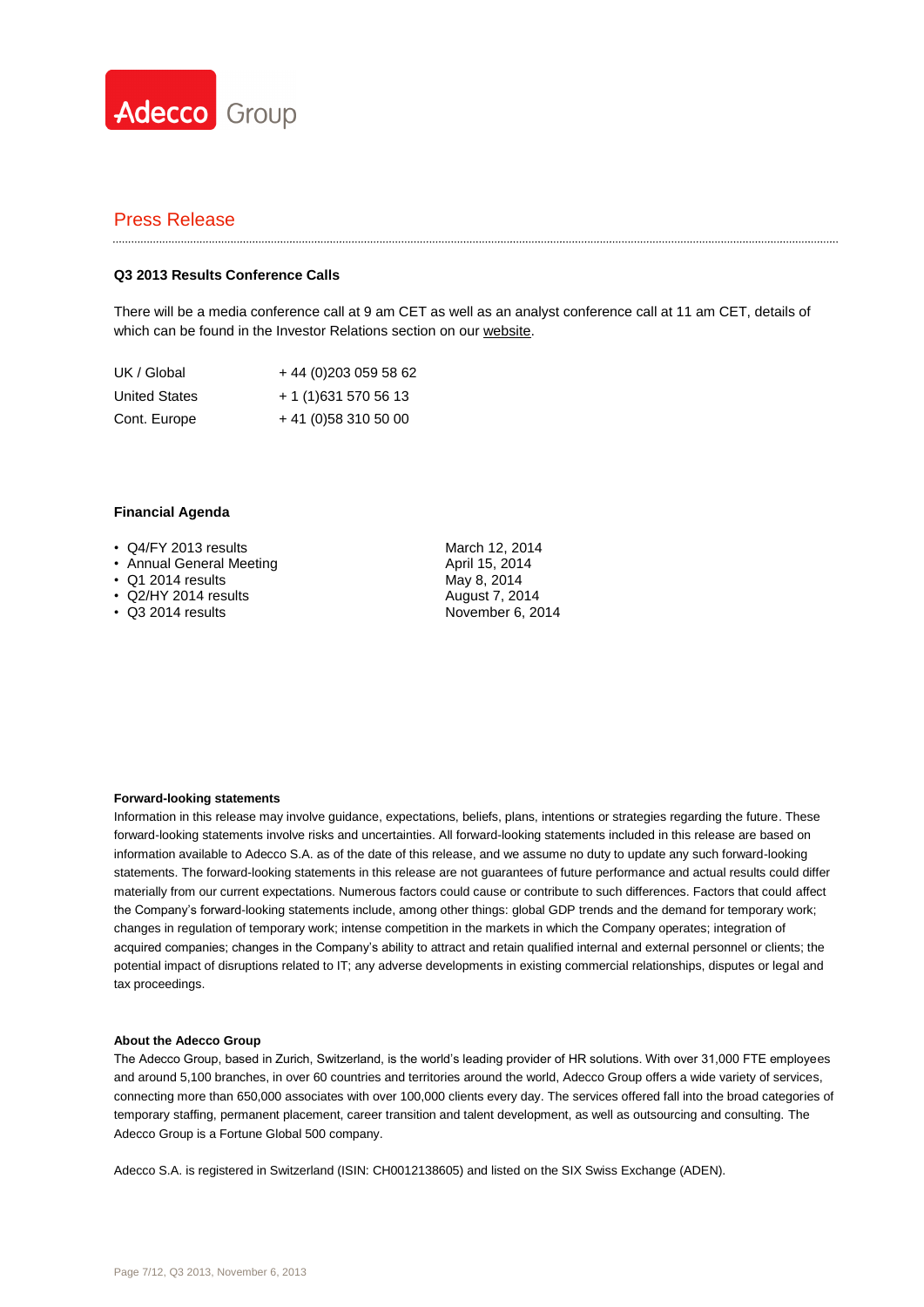

# **Consolidated statements of operations**

*(unaudited)*

| <b>EUR millions</b>                                      | Q3 2013      | Q3 2012     | Variance % |                      |             |               | 9M 2013    | 9M 2012              |  | Variance % |
|----------------------------------------------------------|--------------|-------------|------------|----------------------|-------------|---------------|------------|----------------------|--|------------|
| except share and per share amounts                       |              |             | <b>EUR</b> | Constant<br>Currency |             |               | <b>EUR</b> | Constant<br>Currency |  |            |
| Revenues                                                 | 5,033        | 5,279       | $-5%$      | 0%                   | 14,520      | 15,509        | $-6%$      | $-4%$                |  |            |
| Direct costs of services                                 | (4,091)      | (4, 332)    |            |                      | (11, 873)   | (12, 729)     |            |                      |  |            |
| Gross profit                                             | 942          | 947         | $-1%$      | 5%                   | 2,647       | 2,780         | $-5%$      | $-2%$                |  |            |
| Gross margin                                             | 18.7%        | 17.9%       |            |                      | 18.2%       | 17.9%         |            |                      |  |            |
| Selling, general, and administrative expenses            | (669)        | (737)       | $-9%$      | $-4%$                | (2,047)     | (2,203)       | $-7%$      | $-4%$                |  |            |
| As a percentage of revenues                              | 13.3%        | 14.0%       |            |                      | 14.1%       | 14.2%         |            |                      |  |            |
| Amortisation of intangible assets                        | (10)         | (13)        |            |                      | (31)        | (40)          |            |                      |  |            |
| <b>Operating income</b>                                  | 263          | 197         | 33%        | 41%                  | 569         | 537           | 6%         | 10%                  |  |            |
| Operating income margin                                  | 5.2%         | 3.7%        |            |                      | 3.9%        | 3.5%          |            |                      |  |            |
| Interest expense                                         | (20)         | (19)        |            |                      | (58)        | (56)          |            |                      |  |            |
| Other income / (expenses), net                           | $\mathbf{1}$ | (1)         |            |                      | (1)         | (12)          |            |                      |  |            |
| Income before income taxes                               | 244          | 177         | 38%        |                      | 510         | 469           | 9%         |                      |  |            |
| Provision for income taxes                               | (53)         | (59)        |            |                      | (126)       | (126)         |            |                      |  |            |
| Net income                                               | 191          | 118         | 61%        |                      | 384         | 343           | 12%        |                      |  |            |
| Net income attributable to noncontrolling<br>interests   | (1)          |             |            |                      | (1)         | (1)           |            |                      |  |            |
| Net income attributable to Adecco<br>shareholders        | 190          | 118         | 61%        |                      | 383         | 342           | 12%        |                      |  |            |
| Net income margin attributable to<br>Adecco shareholders | 3.8%         | 2.2%        |            |                      | 2.6%        | 2.2%          |            |                      |  |            |
|                                                          |              |             |            |                      |             |               |            |                      |  |            |
| Basic earnings per share                                 | 1.06         | 0.62        |            |                      | 2.11        | 1.81          |            |                      |  |            |
| Basic weighted-average shares                            | 179,083,505  | 188,922,152 |            |                      | 181,240,088 | 189,071,270   |            |                      |  |            |
|                                                          |              |             |            |                      |             |               |            |                      |  |            |
| Diluted earnings per share                               | 1.06         | 0.62        |            |                      | 2.11        | 1.81          |            |                      |  |            |
| Diluted weighted-average shares                          | 179,382,718  | 189,095,960 |            |                      | 181,475,077 | 189, 197, 877 |            |                      |  |            |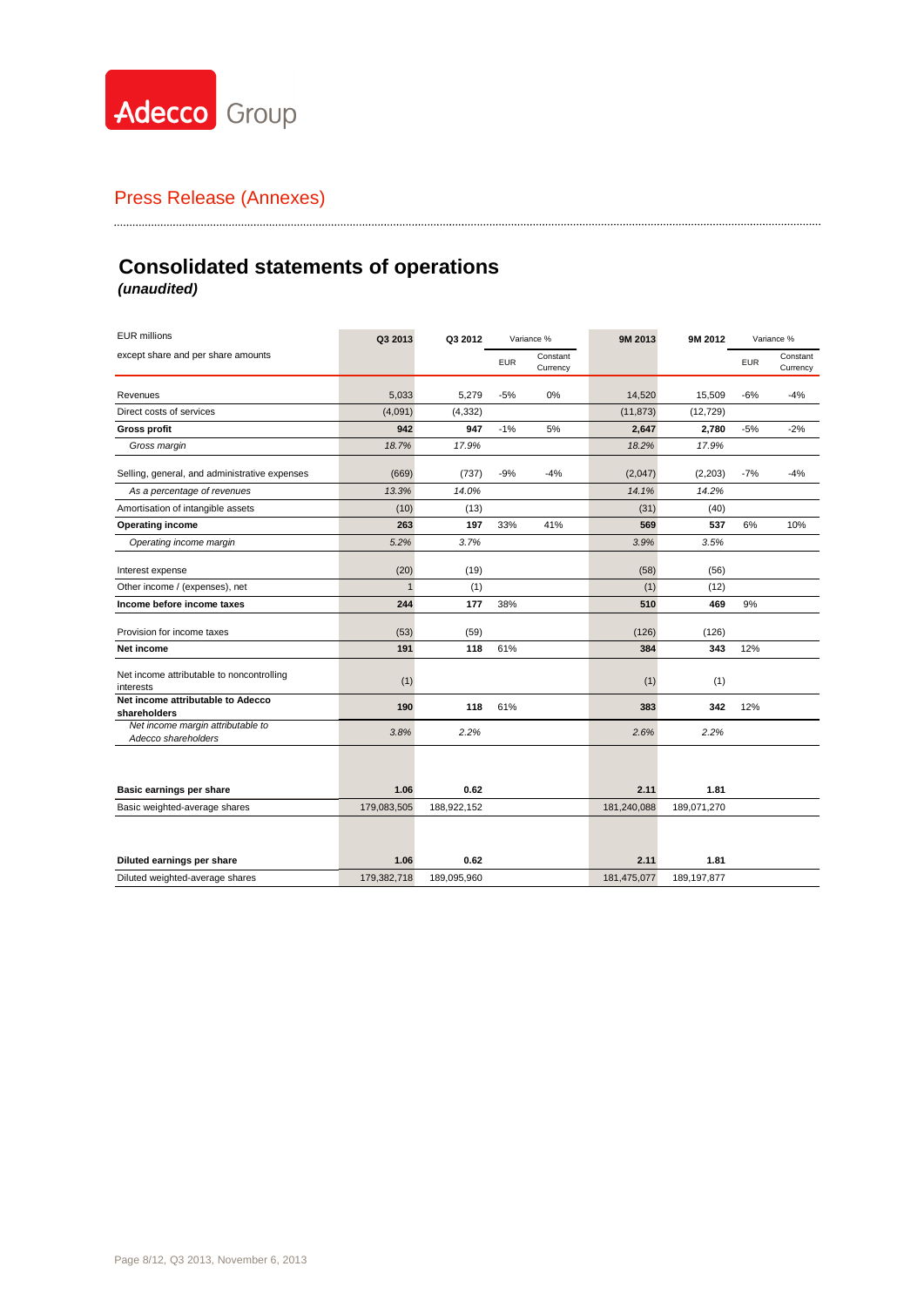

# **Revenues and operating income by segment**

### *(unaudited)*

| <b>EUR millions</b>               | Q3 2013          | Q3 2012 | Variance % |                      | 9M 2013    | 9M 2012 | Variance % |                      |
|-----------------------------------|------------------|---------|------------|----------------------|------------|---------|------------|----------------------|
| <b>Revenues</b>                   |                  |         | <b>EUR</b> | Constant<br>Currency |            |         | <b>EUR</b> | Constant<br>Currency |
| $France^1$                        | 1,276            | 1,343   | $-5%$      | $-5%$                | 3,531      | 3,979   | $-11%$     | $-11%$               |
| North America <sup>2</sup>        | 950              | 977     | $-3%$      | 3%                   | 2,798      | 2,853   | $-2%$      | 0%                   |
| UK & Ireland                      | 481              | 517     | $-7%$      | 1%                   | 1,406      | 1,446   | $-3%$      | 2%                   |
| Germany & Austria                 | 435              | 418     | 4%         | 4%                   | 1,195      | 1,204   | $-1%$      | $-1%$                |
| Japan                             | 273              | 379     | $-28%$     | $-5%$                | 848        | 1,189   | $-29%$     | $-12%$               |
| Italy                             | 242              | 223     | 8%         | 8%                   | 705        | 700     | 1%         | 1%                   |
| Benelux                           | 251              | 245     | 3%         | 3%                   | 677        | 697     | $-3%$      | $-3%$                |
| Nordics                           | 203              | 215     | $-6%$      | $-1%$                | 608        | 623     | $-2%$      | $-2%$                |
| Iberia                            | 173              | 166     | 4%         | 4%                   | 485        | 497     | $-2%$      | $-2%$                |
| Australia & New Zealand           | 99               | 132     | $-25%$     | $-10%$               | 334        | 398     | $-16%$     | $-10%$               |
| Switzerland                       | 109              | 117     | $-7%$      | $-4%$                | 301        | 325     | $-7%$      | $-6%$                |
| Emerging Markets <sup>1</sup>     | 467              | 471     | $-1%$      | 8%                   | 1,396      | 1,365   | 2%         | 7%                   |
| LHH                               | 74               | 76      | $-2%$      | 4%                   | 236        | 233     | 2%         | 4%                   |
| Adecco Group <sup>2</sup>         | 5,033            | 5,279   | -5%        | 0%                   | 14,520     | 15,509  | -6%        | -4%                  |
|                                   |                  |         |            |                      |            |         |            |                      |
| <b>Operating income</b>           |                  |         |            |                      |            |         |            |                      |
| $France^1$                        | 93               | 36      | 164%       | 164%                 | 161        | 103     | 57%        | 57%                  |
| North America                     | 42               | 41      | 0%         | 6%                   | 123        | 124     | $-1%$      | 1%                   |
| UK & Ireland                      | 10               | 4       | 173%       | 194%                 | 26         | 18      | 47%        | 51%                  |
| Germany & Austria                 | 39               | 35      | 13%        | 13%                  | 72         | 78      | $-8%$      | $-8%$                |
| Japan                             | 18               | 23      | $-24%$     | 0%                   | 49         | 71      | $-31%$     | $-15%$               |
| Italy                             | 17               | 13      | 31%        | 31%                  | 44         | 39      | 14%        | 14%                  |
| <b>Benelux</b>                    | 14               | 12      | 11%        | 11%                  | 23         | 27      | $-16%$     | $-16%$               |
| Nordics                           | $\bf 8$          | 10      | $-13%$     | $-9%$                | 16         | 23      | $-29%$     | $-28%$               |
| Iberia                            | $5\phantom{.0}$  | 5       | 8%         | 8%                   | 13         | 15      | $-14%$     | $-14%$               |
| Australia & New Zealand           | $\sqrt{2}$       | 3       | $-35%$     | $-22%$               | $\sqrt{7}$ | 13      | $-45%$     | $-41%$               |
| Switzerland                       | $\boldsymbol{9}$ | 16      | $-41%$     | -39%                 | 23         | 32      | $-26%$     | -25%                 |
| Emerging Markets <sup>1</sup>     | 18               | 16      | 5%         | 14%                  | 46         | 45      | 0%         | 4%                   |
| LHH                               | 20               | 19      | 10%        | 18%                  | 65         | 61      | 7%         | 10%                  |
| Corporate                         | (22)             | (23)    |            |                      | (68)       | (72)    |            |                      |
| EBITA <sup>3</sup>                | 273              | 210     | 30%        | 38%                  | 600        | 577     | 4%         | 8%                   |
| Amortisation of intangible assets | (10)             | (13)    |            |                      | (31)       | (40)    |            |                      |
| <b>Adecco Group</b>               | 263              | 197     | 33%        | 41%                  | 569        | 537     | 6%         | 10%                  |

1) As of January 2013, Morocco and Tunisia, previously within France, are reported under Emerging Markets. The 2012 information has been restated to conform to the current year presentation.

2) In 9M 2013 revenues changed organically in North America by 3% and Adecco Group by -3%. Organic growth is a non US GAAP measure and excludes the impact of currency, acquisitions and divestitures.

3) EBITA is a non US GAAP measure and refers to operating income before amortisation of intangible assets.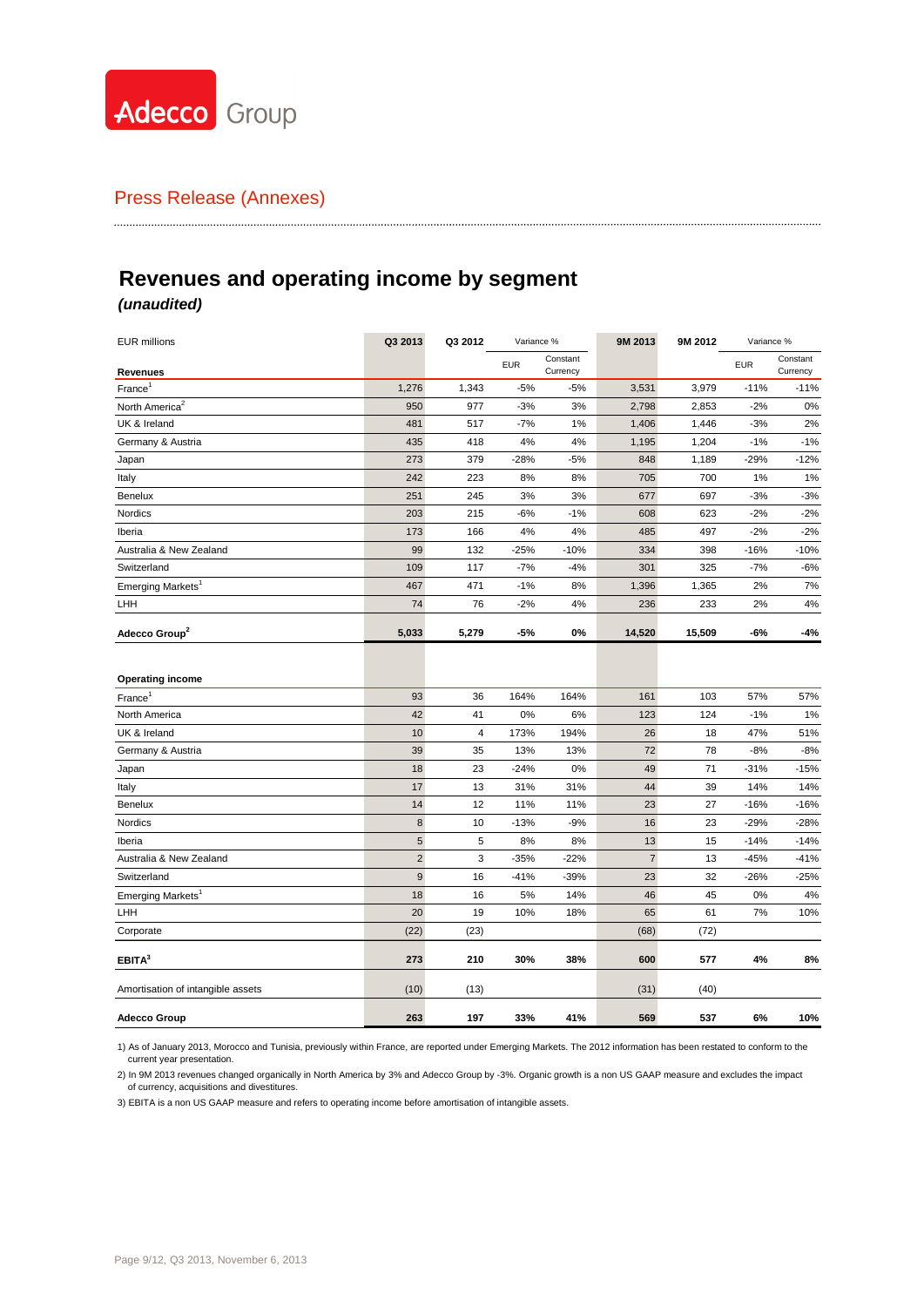

# **Revenues by business line**

*(unaudited)*

| <b>EUR millions</b>                | Q3 2013 | Q3 2012 | Variance % |                      |        |        | 9M 2013    | 9M 2012              | Variance % |  |
|------------------------------------|---------|---------|------------|----------------------|--------|--------|------------|----------------------|------------|--|
| Revenues <sup>1</sup>              |         |         | <b>EUR</b> | Constant<br>Currency |        |        | <b>EUR</b> | Constant<br>Currency |            |  |
| Office $2$                         | 1,233   | 1,395   | $-12%$     | $-3%$                | 3,697  | 4,117  | $-10%$     | $-5%$                |            |  |
| Industrial                         | 2,568   | 2,593   | $-1%$      | 1%                   | 7,135  | 7,552  | -6%        | $-5%$                |            |  |
| <b>General Staffing</b>            | 3,801   | 3,988   | -5%        | 0%                   | 10,832 | 11,669 | -7%        | $-5%$                |            |  |
| Information Technology             | 564     | 596     | $-5%$      | 4%                   | 1,675  | 1,792  | -7%        | $-2%$                |            |  |
| Engineering & Technical            | 285     | 302     | $-5%$      | 0%                   | 857    | 878    | $-2%$      | 1%                   |            |  |
| Finance & Legal                    | 192     | 194     | $-1%$      | 4%                   | 565    | 572    | $-1%$      | 1%                   |            |  |
| Medical & Science                  | 89      | 101     | $-13%$     | $-11%$               | 278    | 301    | $-8%$      | $-7%$                |            |  |
| Professional Staffing <sup>2</sup> | 1,130   | 1,193   | -5%        | 2%                   | 3,375  | 3,543  | -5%        | $-1%$                |            |  |
| <b>Solutions</b>                   | 102     | 98      | 4%         | 10%                  | 313    | 297    | 5%         | 8%                   |            |  |
| Adecco Group <sup>2</sup>          | 5,033   | 5,279   | -5%        | 0%                   | 14,520 | 15,509 | -6%        | $-4%$                |            |  |

1) Breakdown of staffing revenues into Office, Industrial, Information Technology, Engineering & Technical, Finance & Legal and Medical & Science is based on dedicated branches. Solutions include revenues from Career Transition & Talent Development (CTTD), Managed Service Programmes (MSP), Recruitment Process Outsourcing (RPO) and Vendor Management System (VMS).

2) In 9M 2013 revenues changed organically in Office by -4%, Information Technology by 2%, Professional Staffing by 0% and Adecco Group by -3%. Organic growth is a non US GAAP measure and excludes the impact of currency, acquisitions and divestitures.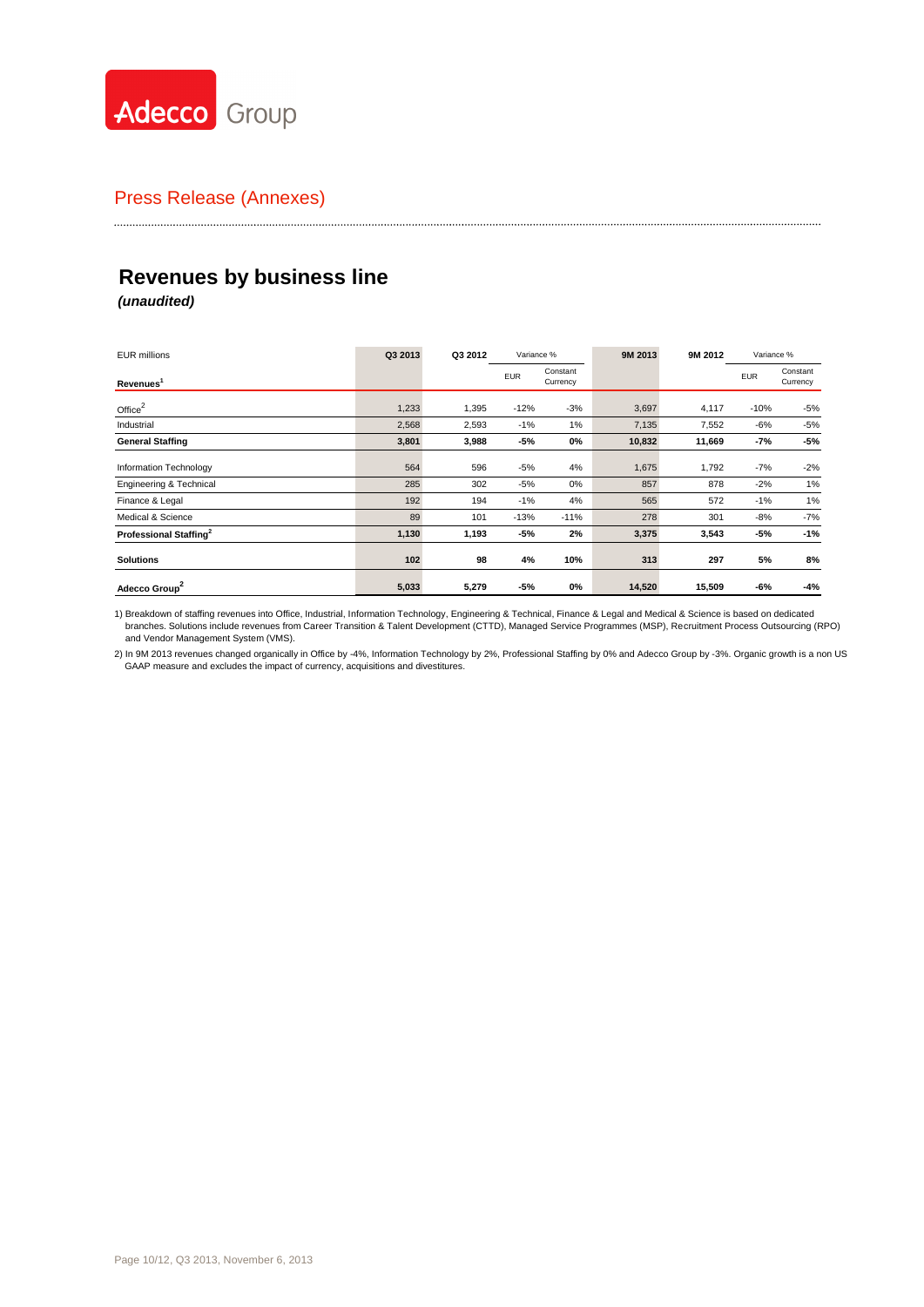

# **Consolidated balance sheets**

| <b>EUR millions</b>                                        | September 30 | December 31    |
|------------------------------------------------------------|--------------|----------------|
|                                                            | 2013         | 2012           |
| <b>Assets</b>                                              | (unaudited)  |                |
| Current assets:                                            |              |                |
| - Cash and cash equivalents                                | 816          | 1,103          |
| - Short-term investments                                   |              | $\overline{2}$ |
| - Trade accounts receivable, net                           | 3,628        | 3,492          |
| - Other current assets                                     | 288          | 308            |
| <b>Total current assets</b>                                | 4,732        | 4,905          |
| Property, equipment, and leasehold improvements, net       | 252          | 291            |
| Other assets                                               | 407          | 331            |
| Intangible assets, net                                     | 528          | 570            |
| Goodwill                                                   | 3,441        | 3,517          |
| <b>Total assets</b>                                        | 9,360        | 9,614          |
| Liabilities and shareholders' equity                       |              |                |
| Liabilities                                                |              |                |
| Current liabilities:                                       |              |                |
| - Accounts payable and accrued expenses                    | 3,444        | 3,332          |
| - Short-term debt and current maturities of long-term debt | 532          | 541            |
| <b>Total current liabilities</b>                           | 3,976        | 3,873          |
| Long-term debt, less current maturities                    | 1,568        | 1,536          |
| Other liabilities                                          | 373          | 506            |
| <b>Total liabilities</b>                                   | 5,917        | 5,915          |
| Shareholders' equity                                       |              |                |
| Adecco shareholders' equity:                               |              |                |
| - Common shares                                            | 118          | 118            |
| - Additional paid-in capital                               | 1,348        | 1,616          |
| - Treasury shares, at cost                                 | (444)        | (175)          |
| - Retained earnings                                        | 2,677        | 2,294          |
| - Accumulated other comprehensive income/(loss), net       | (260)        | (157)          |
| Total Adecco shareholders' equity                          | 3,439        | 3,696          |
| Noncontrolling interests                                   | 4            | 3              |
| Total shareholders' equity                                 | 3,443        | 3,699          |
| Total liabilities and shareholders' equity                 | 9,360        | 9.614          |